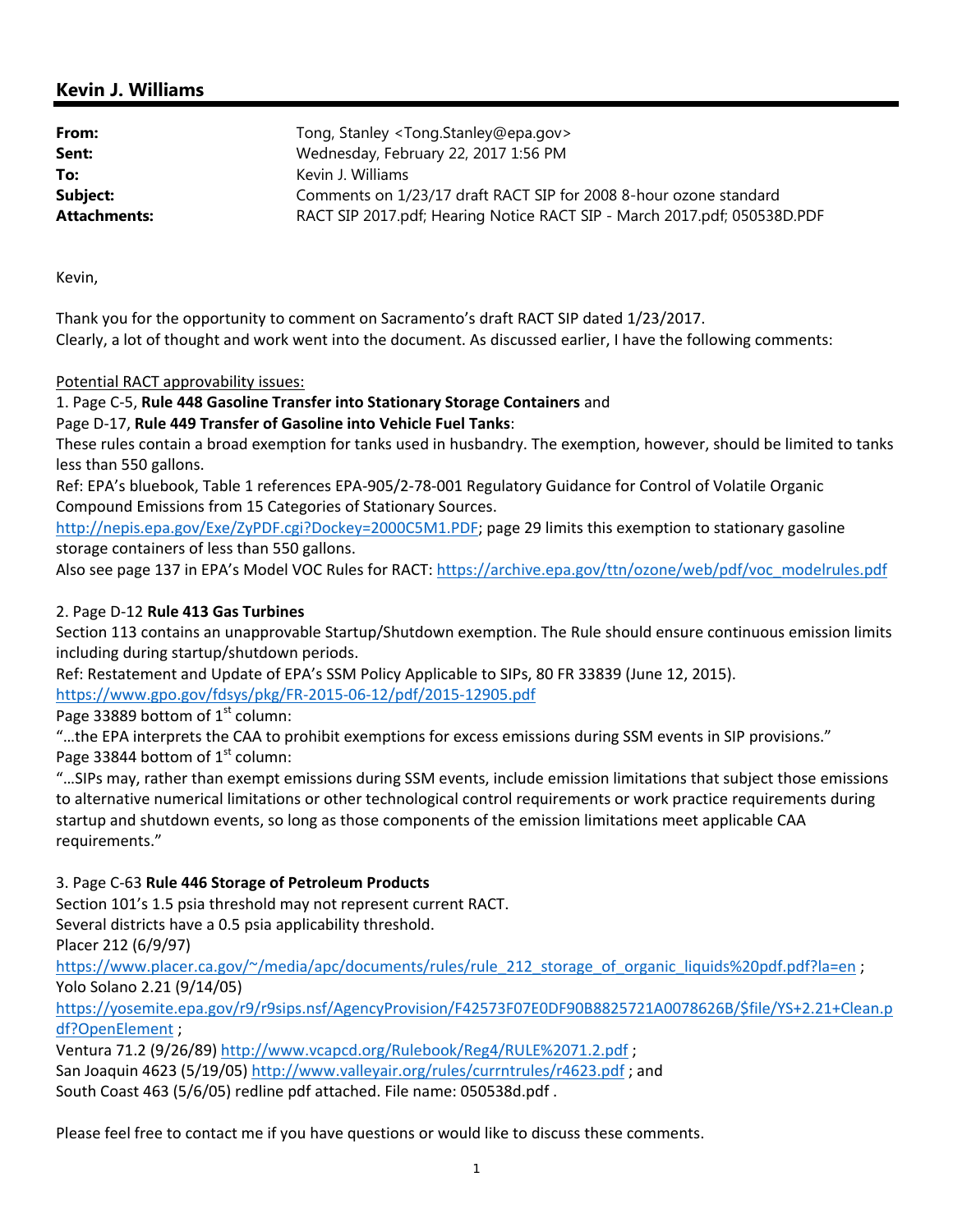## Stan

Stanley Tong US EPA Region IX Air Division ‐ Rules Office (AIR 4) 75 Hawthorne St. San Francisco, CA 94105

\_\_\_\_\_\_\_\_\_\_\_\_\_\_\_\_\_\_\_\_\_\_\_\_\_\_\_\_\_\_\_\_\_\_\_\_\_\_\_\_\_\_\_\_\_\_\_\_\_\_\_\_\_\_\_\_\_\_\_\_\_\_\_\_\_\_\_\_\_\_\_\_\_\_\_\_\_

tong.stanley@epa.gov 415 947 4122 (w) 415 947 3579 (f)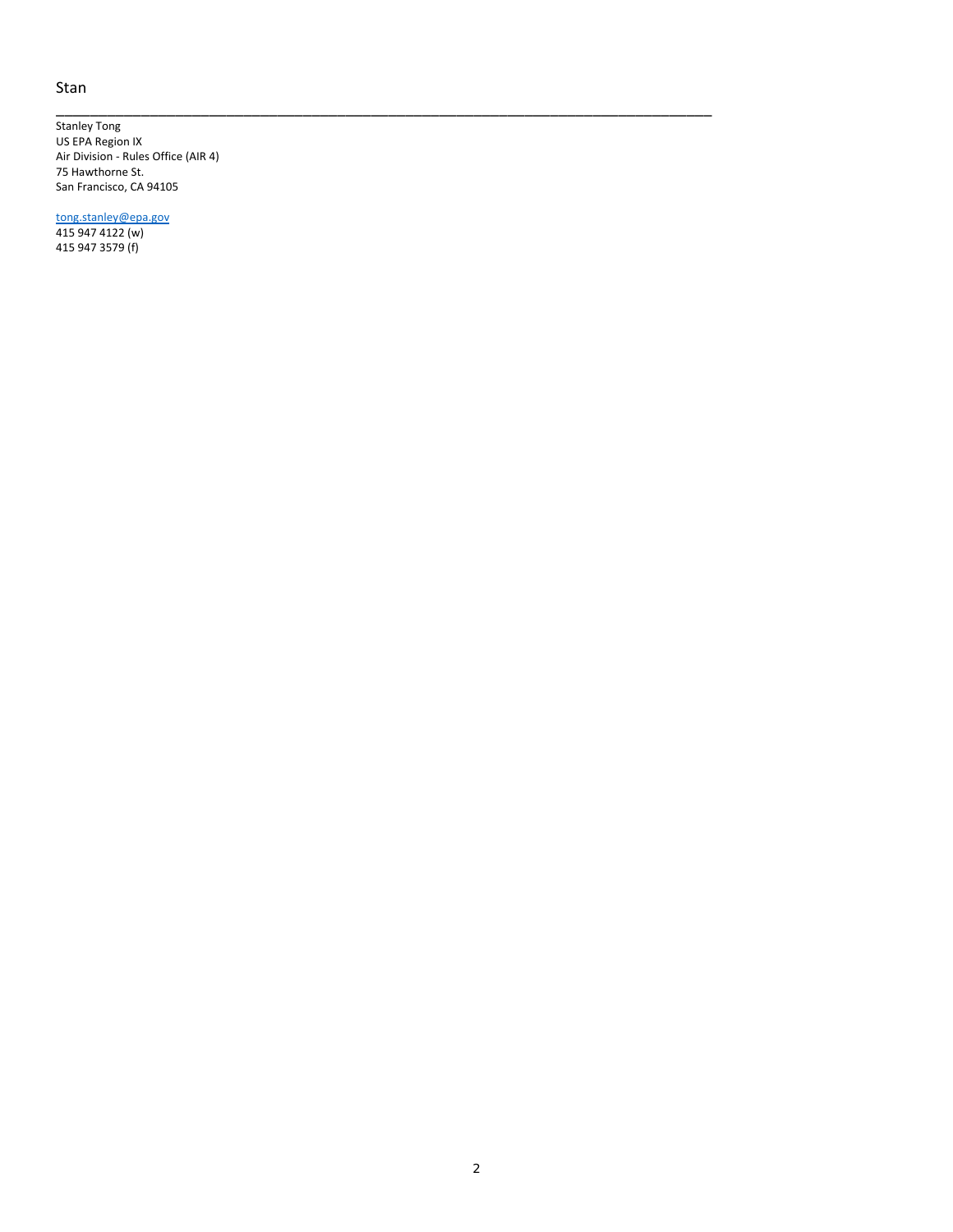

March 8, 2017

Mr. Stanley Tong U.S. EPA Region IX Air Division ‐ Rules Office (AIR 4) 75 Hawthorne St. San Francisco, CA 94105

Dear Mr. Tong:

Thank you for reviewing and providing comments on our proposed RACT SIP. Below are our responses to the comments you made in your email, dated February 22, 2017.

Comment #1: Rule 448, Gasoline Transfer into Stationary Storage Containers and Rule 449, Transfer of Gasoline into Vehicle Fuel Tanks, contain a broad exemption for tanks used in husbandry. The exemption, however, should be limited to tanks less than 550 gallons (based on previous EPA guidance).

Response: The two EPA guidance documents referenced, from 1978 and 1992, recommend that gasoline storage tanks with capacities less than 550 gallons, used for fueling implements of husbandry, be exempt from Stage 1 (a.k.a. "Phase I") vapor control requirements. Although Rule 448 does not limit this exemption to tanks smaller than 550 gallons, it does require that such tanks be equipped with a permanent submerged fill pipe (the EPA guidance does not). In addition, the EPA documents contain no guidance on Phase II vapor recovery, and Phase II is not a CTG category. Rule 449 requires Phase II vapor recovery for the transfer of gasoline into vehicle fuel tanks. We maintain that the combination of Rules 448 and 449 produced emission reductions that exceed those that would be obtained from implementing EPA's guidance.

Comment #2: Section 113 of Rule 413, Stationary Gas Turbines, contains an unapprovable startup/shutdown exemption. The rule should ensure continuous emission limits, including during startup/shutdown periods.

Response: Rule 413 was last amended in 2005. As part of the amendments, we extended the startup period for a gas turbine with a rated output greater than or equal to 160 MW that is part of a combined cycle process. The amendment was based on review of technical information that showed that a shorter startup period for such turbines was not feasible technologically. Emissions during startup and shutdown periods are more than offset by the fact that, outside of these periods, the turbines are required to meet stringent BACT limits from 2 to 3 ppmv of NOx, compared to the Rule 413 limit of 9 ppmv.

Although emission limits for startup and shutdown periods are not specified in Rule 413, they are not unlimited. The permits for the turbines contain quarterly emission limits that include all startup and shutdown emissions and are used in determining emission offset requirements.

Comment #3: The applicability threshold in Section 101 of Rule 446, Storage of Petroleum Products, may not represent current RACT. Rule 446 applies to tanks storing liquids with vapor pressures greater than 1.5 psia. Several districts have a 0.5 psia applicability threshold.